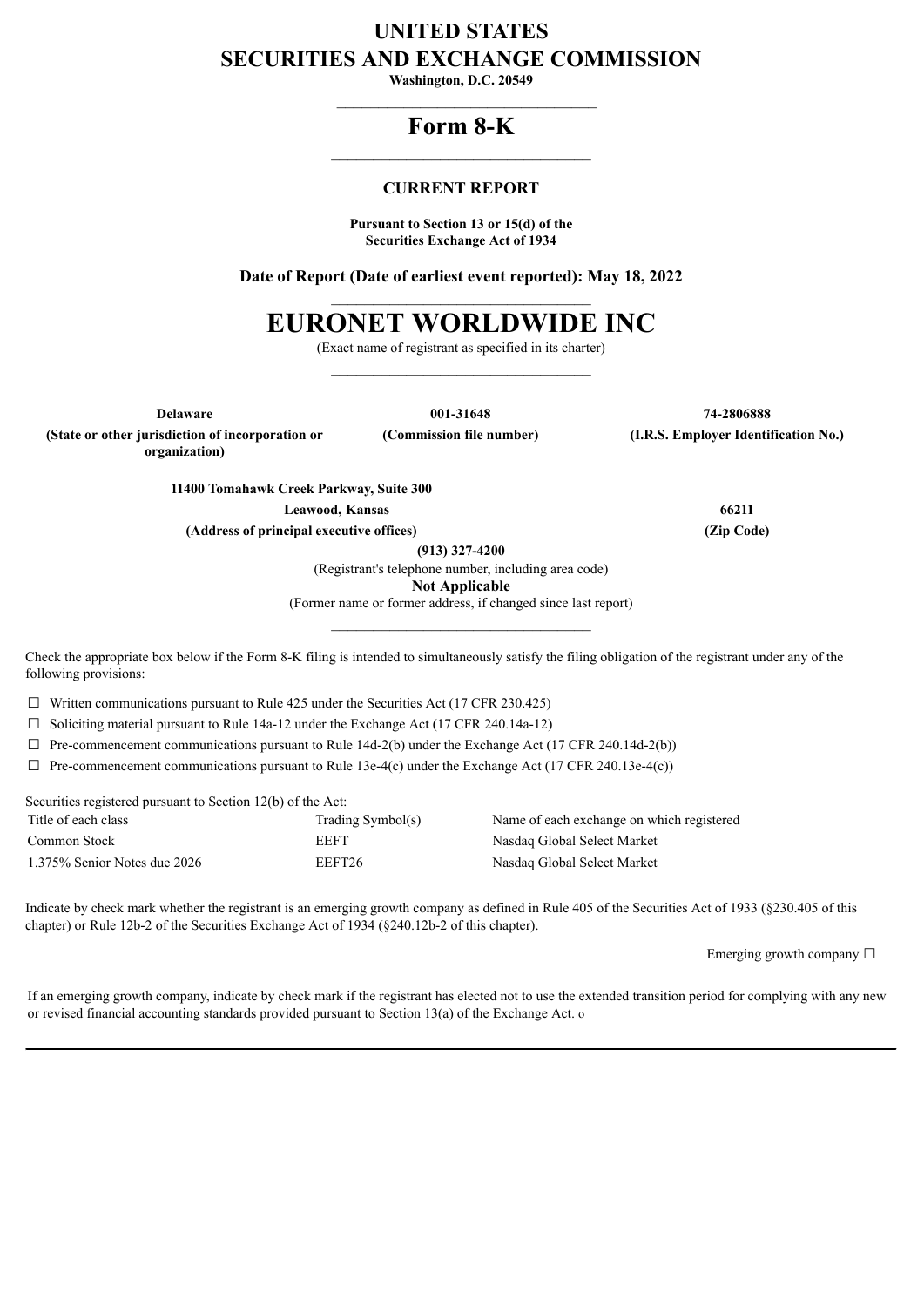### **ITEM 5.07. Submission of Matters to a Vote of Security Holders**

On May 18, 2022, Euronet Worldwide, Inc. (the "Company") held its 2022 Annual Meeting of Stockholders. Set forth below are the final voting results for each of the proposals submitted to a vote of the stockholders.

1. The stockholders elected Michael J. Brown, Andrew B. Schmitt and M. Jeannine Strandjord to serve as Class I directors for a term of three years expiring at the 2025 Annual Meeting.

|                        | <b>Votes For</b> | Votes Withheld | <b>Broker Non-votes</b> |
|------------------------|------------------|----------------|-------------------------|
| Michael J. Brown       | 44,797,234       | 1,419,393      | 1,823,957               |
| Andrew B. Schmitt      | 25,421,895       | 20,794,732     | 1,823,957               |
| M. Jeannine Strandjord | 30,768,167       | 15,448,460     | 1,823,957               |

2. The stockholders approved the ratification of the appointment of KPMG LLP as the Company's independent registered public accounting firm for the 2022 fiscal year.

| ⁄otes<br>For | ⁄otes<br>vgains               | 10NS<br>^` | \on-votes<br>Kroker      |
|--------------|-------------------------------|------------|--------------------------|
| .409         | 20-<br>$\sqrt{ }$<br>л.<br>-- | 183.930    | $\overline{\phantom{a}}$ |

3. The stockholders approved, by a non-binding advisory vote, executive compensation as described in the Company's Proxy Statement.

| <b>Votes For</b> | Votes Against | Abstentions | <b>Broker Non-votes</b> |
|------------------|---------------|-------------|-------------------------|
| 38,880,625       | 1,149,644     | 186,358     | 1,823,957               |
|                  |               |             |                         |